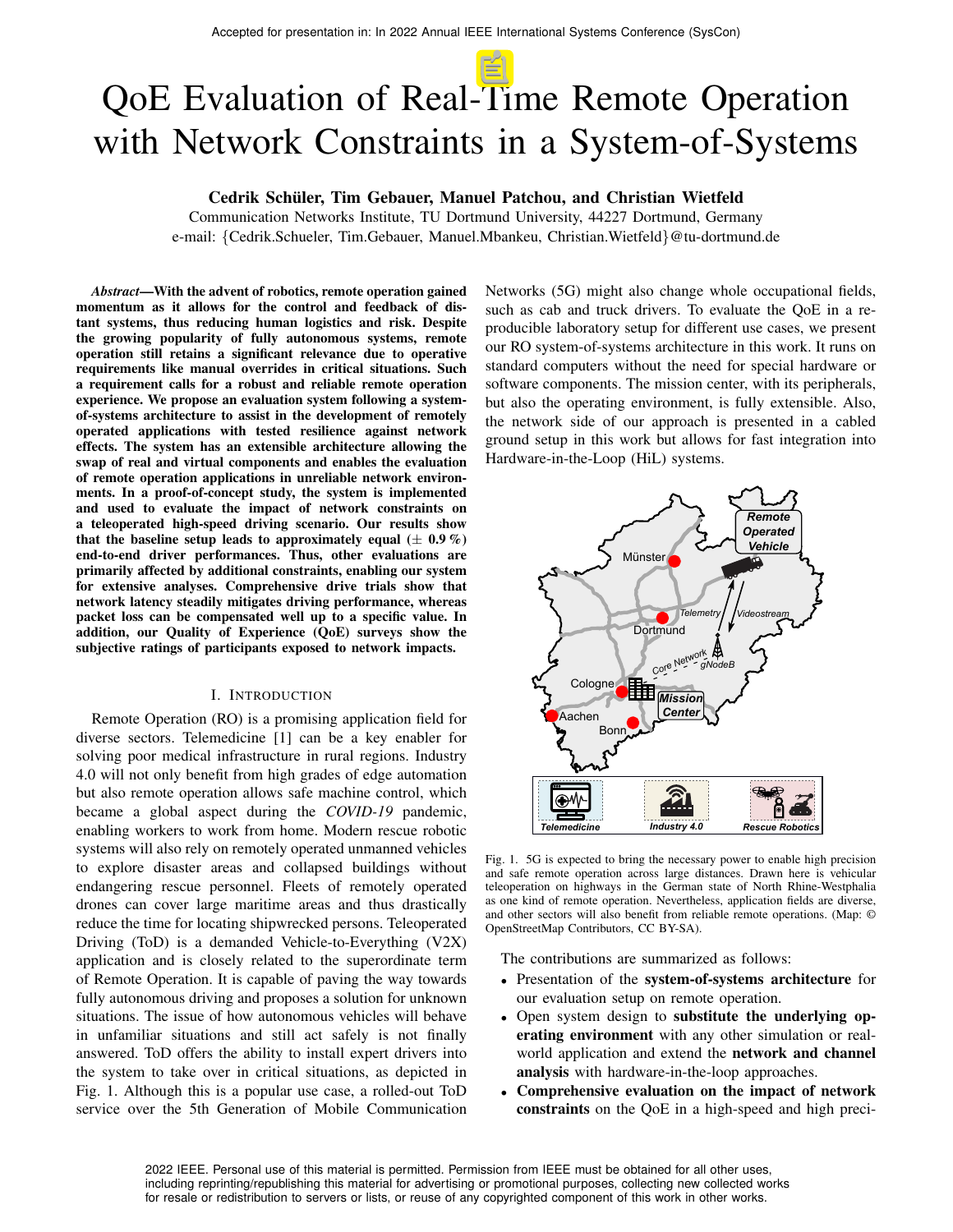

Fig. 2. System-of-systems model of our proposal for the QoE evaluation of remotely operated applications. The controlled integration of network and channel constraints enables reproducible QoE evaluations for diverse operating environments. Application-specific needs can thus be identified, and solution approaches tested to enhance safety and precision.

sion driving case study.

The remainder of the paper is structured as follows. After discussing the related work in Sec. II, we present the prerequisites and aspects of our system architecture in Sec. III. An extensive case study on teleoperated driving is carried out in Sec. IV. Finally, we provide an outlook on potential extensions and use cases of our system in Sec. V.

## II. RELATED WORK

The technical requirements and approaches of Remote Operation (RO) have been researched intensely in the past years. Besides the pure evaluation of Quality of Service (QoS) aspects, the Quality of Experience became more and more important. QoE expresses the end-to-end relations between different QoS grades and application-specific requirements. A QoE analysis for telemedical operations is presented in [2]. Tärneberg et al. [3] present a QoE campaign for remote operation in an industry 4.0 context. The authors of [4] and [5] evaluated the QoE for teleoperation. Their results indicate poorer driving performances for higher latency. A HiL system for robotic operation in constrained environments is presented in [6]. In [7], the authors present a framework for comprehensive network stress testing. General use cases of ToD are described in [8]. From there, we focus on the direct control in our case study in Sec. IV, but to which our proposal is not limited. Service requirements on reliability, latency, and data rate are presented in [9] and [10]. The author of [11] gives a general overview and outlook on machine-controlled ToD. Neumeier et al. [12] present real-world measurements of existing telecommunication networks in Germany and assess their feasibility for teleoperation. There exist other simulators for Teleoperated Driving [13] [14]. The authors of [15] use a

*Formula 1* game to train an algorithm for autonomous driving. Detailed analysis on the latency contributors in a ToD system is provided in [16], and the delay composition for ultra low latency video streaming is discussed in [17]. To cope with situations under poor data rate and latency conditions, the 5G Automotive Association (5GAA) introduced the term *predictive QoS* [18], which covers predicting network changes and, in turn, changing the driving behavior accordingly. Research on related prediction techniques in this context has been presented in [19], where the authors make latency predictions based on deep learning. The authors of [20] present an approach for end-to-end data rate prediction based on machine learning.

#### III. APPROACH

In Fig. 2, we show our system-of-systems evaluation model, which can be divided into operator's and vehicle's side and the transmission component in between. The boxes' colors indicate symmetries on the respective sides. Through the utilization of generic interfaces, our approach offers flexibility for the transfer and integration into other systems.

Both the operator and vehicular side consist of Input and Output (I/O) entities. On the right side, this can be a simulation engine, such as a realistic driving simulator, as well as various robotic platforms. On the left side, peripheral hardware, such as a display, a steering wheel, and gas, and brake pedals, take the role of Human Machine Interfaces (HMIs) for our setup. The subsequent building blocks are the I/O processing components, for which en- & decoders from the open-source *FFMPEG* library and built-in *USB IP* drivers are utilized. The components are orchestrated in respective high-performance computers, on which the network interfaces are installed. We present the simulator setup in Sec. III-A and discuss the atomic components.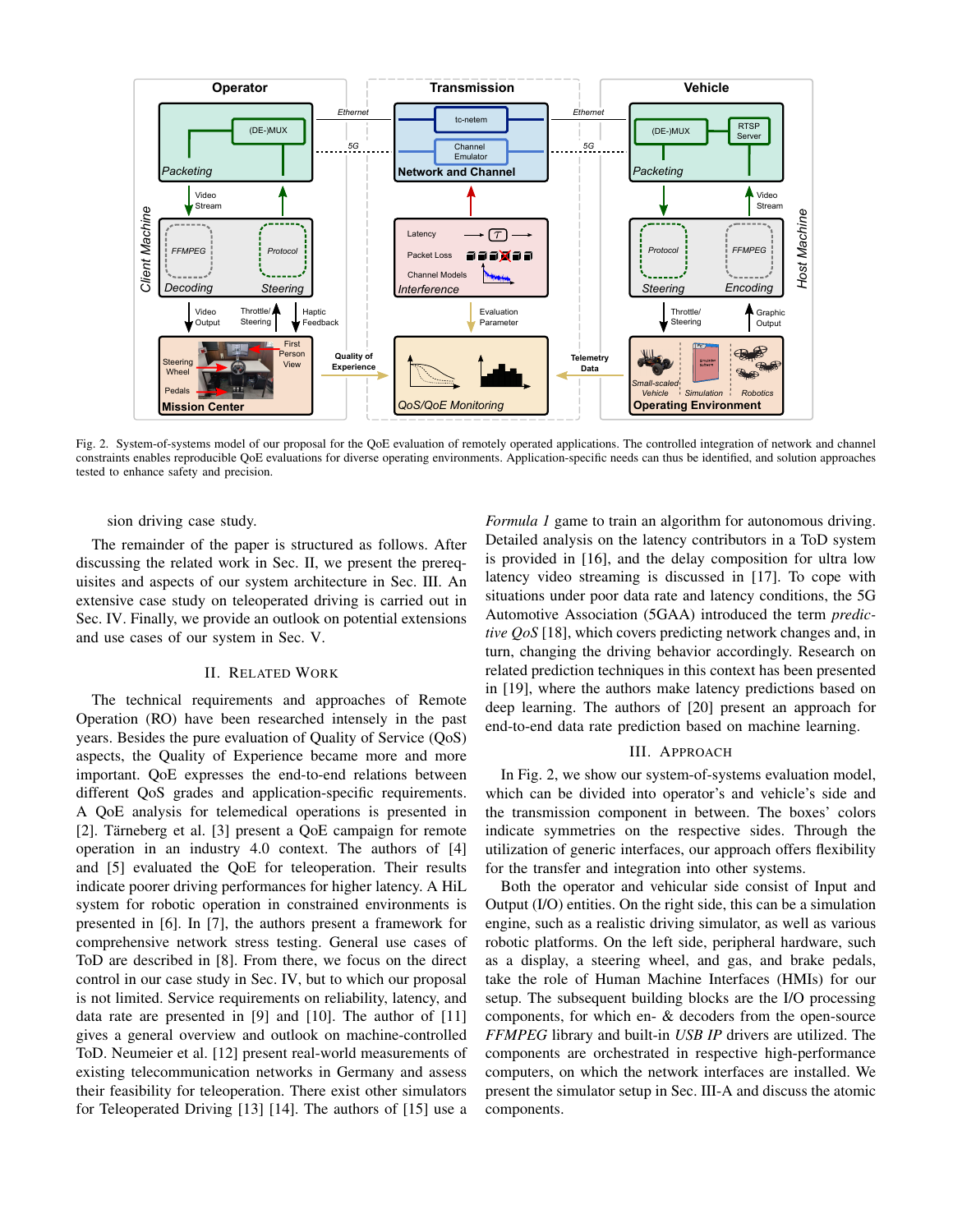

Fig. 3. High-level latency model of a video streaming system according to [16]. This work presents an approach for end-to-end analyses, providing a case study on network constraints. Nevertheless, the impact of interdisciplinary fields like computing, source coding, and limitations of resource-constrained devices may also be modeled and investigated.

The connection between both end-sides is routed over a network component and channel module in which we emulate and apply various constraints to the data transmission. More details are provided in Sec. III-B. The QoS/QoE monitor processes numerical measurement inputs, as well as surveyed driver assessments.

## *A. Prerequisites for the Proposed Remote Operation Evaluation Setup*

As mentioned before and shown in Fig. 3, we use the *FFM-PEG* library for video encoding, which also provides a lightweight screen grabbing utility called *x11grab*. We captured the screen with a resolution of 1920 by 1080 pixels and a framerate of 60 Hz. Following, we present important settings applied to optimize the video encoding for low latency. First, we use the well-established *H.264* video codec together with a chroma subsampling of 4:2:0. Besides different settings regarding keyframe intervals and the explicit ban of bidirectional frame prediction, we use *FFMPEG*'s *veryfast* and *zerolatency* flags. For the decoder on the operator's side, we use *mplayer* together with its *benchmark* settings to strongly reduce the decoding latency for visualization. The video transmission is realized using the Real-Time Streaming Protocol (RTSP), which can handle higher latency and packet loss than a direct UDP transmission. An overview of the video parametrization is given in Tab. I. As we assume latency to have a crucial impact on the QoE, we evaluated the end-to-end latency of this setup by streaming the display of a timer with a resolution of 1 ms and comparing the values of the transmitter and receiver by capturing both with an external camera.

As seen in Fig. 4, the baseline *H.264* configuration and the *veryfast* coding option have end-to-end latency between 500 ms and 700 ms, which is unsuitable for high-speed scenarios as in our case study in Sec. IV. With the *H.264* configuration mentioned above, up to 88 % lower end-to-end latency is achieved. This pre-evaluation shows that roughly 60 ms streaming delay needs to be accepted, as the video feed is essential. For comparison, the authors of [16] report similar values, whereas in [17] a value of 20 ms by using specialized encoding and decoding hardware is achieved.



Fig. 4. Evaluation of the end-to-end latency for non-network components under consideration of different video codec configurations. The usage of bidirectional frames requires buffering and, thus, introduces too much video delay for high-speed scenarios.



Fig. 5. Evaluation circuit of the Canadian Grand Prix in Montreal with highlighted characteristic turns (Map: © OpenStreetMap Contributors, CC BY-SA).

#### *B. Network and Channel Emulation for Stress Testing*

Our proposal implements the network connection as a direct link, which is further influenced to emulate the end-to-end behavior of different communication technologies. The used tool *tc-netem* allows shaping the outbound traffic of a given network interface regarding latency, packet loss, and more.

We share the assumption discussed by 5GAA in [10], concluding that the remote operator is interacting with given visual input, thus, reducing the operation to a feedback-action control loop. The operator needs to wait for the visual information to assess the effect of a previous action before making the following action. Therefore the exact composition of uplink and downlink latency is not critical, as long as the round-trip latency is below a specific value. We, therefore, focus on the application of uplink constraints in our case study in Sec. IV. However, our system is still capable of including uplinkand downlink-separated constraints to evaluate asymmetrical conditions.

We assume latency and packet loss to have a noticeable impact on the performance of the remote operation. Thus, we define incremental steps to analyze both. In [10], a latency of 200 ms is described as a worst-case scenario and is, therefore, the highest considered latency in our case study. Additionally, network latency of 40 ms, 80 ms, and 120 ms is reported and evaluated as intermediate steps.

Service level reliabilities are noted to be 99 % or higher. Besides a packet loss of 0.1 % and 1 %, we, therefore, extend our evaluation horizon to 2.5 % and 5 % to carry out a worstcase analysis.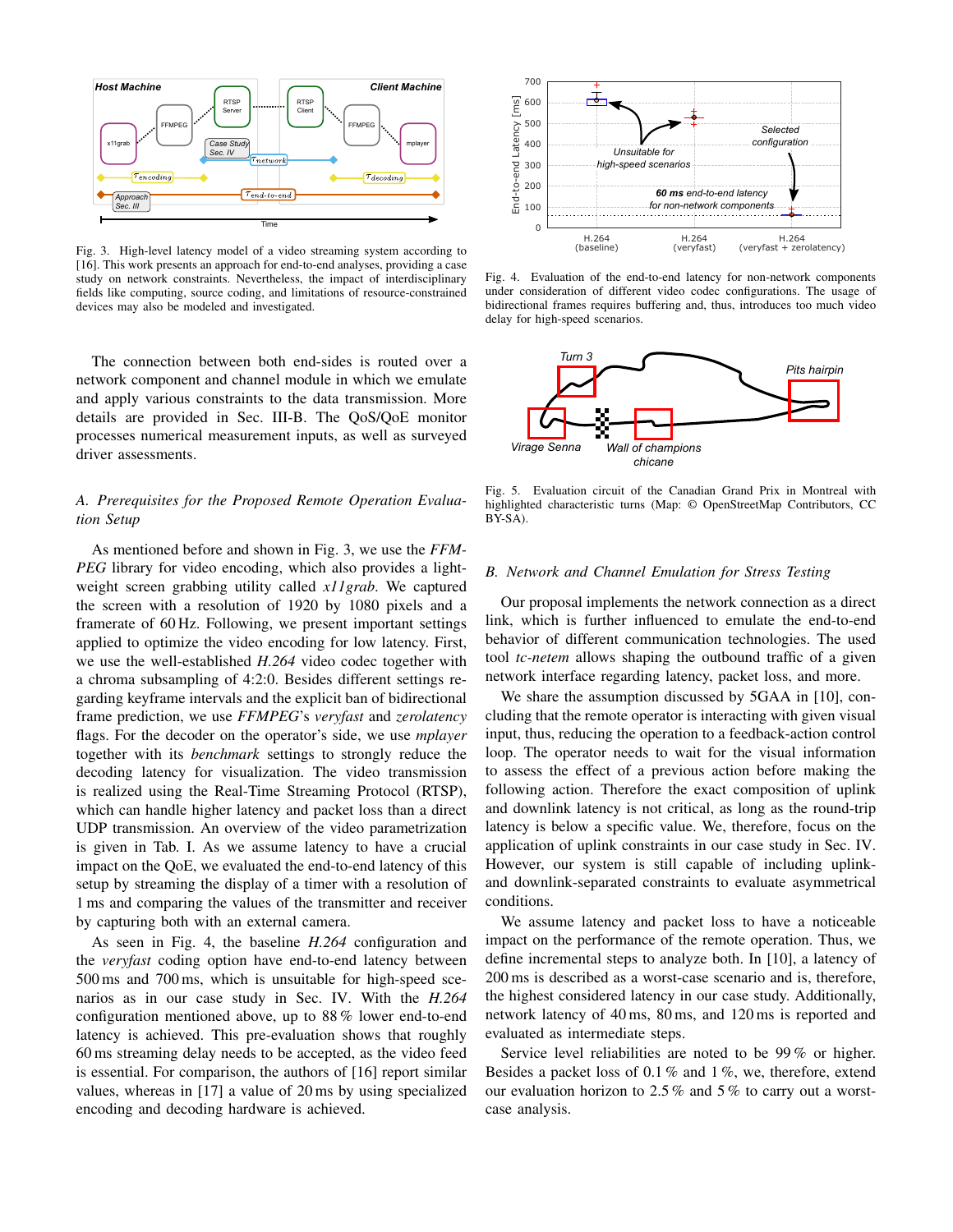TABLE I CONFIGURATION PARAMETERS OF THE VIDEO STREAM

| Parameter      | Value                |  |
|----------------|----------------------|--|
| Encoding       |                      |  |
| Framework      | <b>FFMPEG</b>        |  |
| Screen capture | x11 grab             |  |
| Resolution     | 1920 x 1080          |  |
| Framerate      | 60 Hz                |  |
| Videocodec     | H 264                |  |
| Preset/Tune    | veryfast/zerolatency |  |
| Pixel format   | YUV420p              |  |
|                | Decoding             |  |
| Framework      | mplayer              |  |
| Setting        | <b>benchmark</b>     |  |
| Threads        | 2                    |  |
| <b>Network</b> |                      |  |
| Protocol       | RTSP                 |  |

# IV. CASE STUDY: TELEOPERATED DRIVING AS A REMOTE APPLICATION

Although the centralization of teleoperators' workplaces might enable business and sustainability considerations, a successful deployment is strictly dependent on a proficient network infrastructure that meets the QoS requirements from regulatory organizations. Typical requirements are latency, reliability, and data rate. However, values differ from reference to reference, which are primarily addressing different speed profiles. Reports from [9], for instance, state a 5 ms latency, while references from [10] allow latency from 10 ms to 200 ms. This raises the question, what the end-to-end impact of QoS constraints on the driving quality, expressed as QoE, is.

# *A. Proposal for a Quality of Experience Evaluation Methodology*

In this section, we present the methodological aspects of our QoE evaluation. We separate the considered Key Performance Indicators (KPIs) into objective and subjective categories. Ten drivers, all non-professional, are asked to go on a time trial of three laps per evaluation without prior knowledge about applied constraints and in a randomized order. The first lap is a flying lap to reduce the impact of a slow start.

TABLE II PARAMETERS OF THE QUALITY OF EXPERIENCE EVALUATION SETUP

| Parameter                 | Value                                |
|---------------------------|--------------------------------------|
| Laps per driver           |                                      |
| Total drivers             | 10                                   |
| Visual driving assistance | Racing line, colored speed indicator |
| Race settings             | Flying lap, time trial               |
| Evaluation order          | Random                               |

Because the used racing simulation is unknown to most drivers, an appropriate warm-up phase is given on a different track. This measure ensures that the drivers get used to the



Fig. 6. QoE vs. latency evaluation: Averaged lap times of ten drivers on Montreal track for different latency constraints. The native environment serves as comparison to the networked counterparts with given delays.

overall drive feeling of the simulator, which is, although it has a high grade of realism, different from a regular car. Therefore we expect the learning curve for better vehicle handling to be flattened. After drivers consider themselves to perform laps safely, they get a second warm-up phase in the native environment on the Montreal track to mitigate possible performance gains through track experience.

We evaluate the lap time as the primary KPI to assess the driving performance. The driver is asked to rate the QoE regarding the following topics after each 3-lap evaluation. A scale from 1 to 5, where 5 is the best score, is used, and the overall results are evaluated as Mean Opinion Score (MOS). The QoE topics are as follows:

- Video Quality: How good was the overall video quality?
- Artifacts: How were the geometric details displayed?
- Stuttering: How frequently did stuttering occur?
- Usability: How good was the overall usability?

Video quality is rated from *Perfect* (5) to *Bad* (1). Artifacts and stuttering are conducted based on their occurrence from *None* (5) to *Often* (1). The overall usability of the video feed for the teleoperation task is described from *Perfect* (5) to *Unusable* (1). The parametrization of our drive trials is summarized in Tab. II.

# *B. Teleoperated Driving Performance with Applied Network Latency*

To analyze the driving performance, we let all test drivers perform driving in the conducted setups. Fig. 6 shows the distribution of the averaged lap time according to the presented methodology in Sec. IV-A. We consider the evaluation where video and steering are transmitted over the host-to-client connection, but without adding constraints, as our baseline approach. Compared to the direct steering on the native simulation computer, the mean lap time only shows a slight (0.9 %) but negligible increase. Thus the occurred latency by video en- and decoding is low enough to be fairly unnoticed by the drivers. Further added latency then leads to increased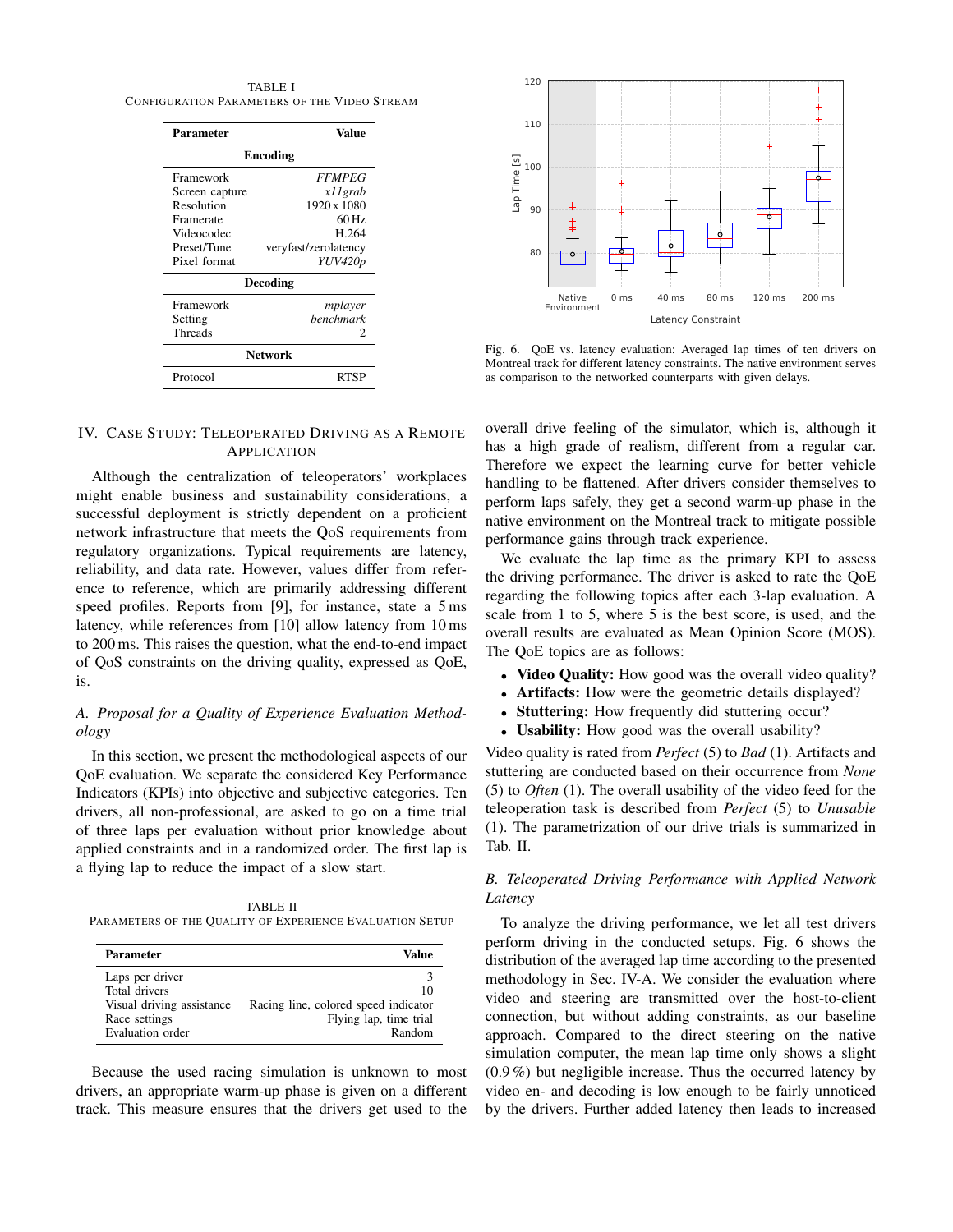

Fig. 7. Evaluation of the driving accuracy as an objective QoE performance indicator with latency constraints.

lap times compared to the native results, as the drivers are required to lower their speed to drive safely. This can be seen in the constantly growing lap times, where a low latency (40 ms) causes an increase of 2.5 %, and 80 ms lead to a growth of 5.8 %. Even higher latency values show more significant performance issues. A latency of 120 ms leads to 11 % higher lap times. Even worse, 22.4 % are observed with 200 ms, which is the worst-case latency from [10]. Fig. 5 shows the circuit of the race track and highlights some characteristic turns and chicanes. With introduced network latency, the driver's steering suffers from the delayed visual feedback, thus, disturbing the control loop and decreasing the driving accuracy. In the "pits hairpin" (c.f. right side in Fig. 5), a 180° right turn is followed by a left-bound outtake. Hard braking, large steering actions, and quick directional changes are required to avoid a collision with the wall and stay on track. Under latency conditions, the driver needs to anticipate information delay strongly, which has shown to be most successful in a passive driving style. Similar requirements are set in the "Virage Senna". The main problem with latency is the oversteering during these sharp turns, which worsens when the driver tries to compensate for position errors realized in the delayed video. Therefore the finding back on line takes a longer time, which also contributes to the increased lap times.

Shown in Fig. 7 is the analysis of driving accuracy. An increasing trend is noticed for off-track situations because drivers tend to leave the ideal line and cut corners stronger. Network latency constraints of 0 ms and 40 ms do not show much difference here. This also holds for the number of collisions. Collisions are a little bit less frequent with 80 ms latency. One possible interpretation is that this latency constraint is noticeable for the driver but still quite manageable. The drivers thus are aware of the conditions, try to compensate, and drive a little slower and safer. The slower driving is also indicated by the lap times with a 3 % increase compared to 40 ms. Higher latency leads to more off-track situations and collisions. Especially drivers with an aggressive steering behavior (i.e., those who prefer a short but hard steering over a smooth and steady one) were confronted with problems, as they tried to counteract according to delayed visual information.

Summarized, we agree with the findings of [4] and [5] and observe growing mitigation of the driving performance correlated with increasing network latency. Compared to the video transmission base latency of roughly 60 ms, an added network latency of 40 ms leads to a total end-to-end latency of 100 ms.

According to the empirical analysis of [21], 100 ms is a well-known human latency perception threshold in literature, but depending on the task, it might lay significantly lower. We, therefore, point out that the considered latency constraints need to be evaluated in a scenario-specific context, which means that other critical network latency might be valid for e.g., slower scenarios. However, the results show that our system architecture can be used in comprehensive QoE evaluations and can assist in determining critical scenariospecific thresholds.

#### *C. Impacts of Service Level Packet Loss*

In addition to the performance reduction through latencyrelated behavior, packet loss can also be a critical component of ToD. We configured the video codec to use the so-called *I*, and *P* frames only. *I* frames contain the full image, whereas *P* frames are predicted forwards and must be reconstructed jointly with the last *I* frame. Packet loss is thus expected to cause corrupted or missing frames on the receiver side. Although the decoder can compensate a certain amount of missing frames, the missing of an *I* frame also means a lot of missing information. This leads to artifacts and image errors as the following *P* frames can not reconstruct the image entirely. Missing *P* frames are more likely to cause a stuttered image. Especially in complex chicanes (c.f. Fig. 5, "wall of champions chicane" and "turn 3"), the image content changes rapidly. Because of this, image reconstruction is more challenging, so artifacts are more noticeable here than on straights.

Fig. 8 shows the lap times with applied packet loss. Values of 0.1 % and 1 % correspond to service reliability levels of 99 % and higher, as discussed in [10]. These two evaluations, as well as a packet loss of 2.5 %, do not show substantial effects on the end-to-end performance compared to each other, although we observe an increase of the average lap time between 1.9 % and 2.4 % with respect to the native environment. A packet loss of 5 % causes a massive break in the performance and increases the average lap time by 25.5 %. The reason for this are frequent video disturbances because the capability of the video decoder for compensating missed frames is exceeded. An analysis of the effect on subjective ratings is provided in Sec. IV-D.

In Fig. 9, the driving accuracy is evaluated. The number of off-track situations and collisions match with the corresponding lap times. For packet loss below 5 %, these are consistent and do not show much impact. Again, with the introduced interferences for 5 %, the performance significantly worsens, and the driver cannot avoid inaccurate driving anymore.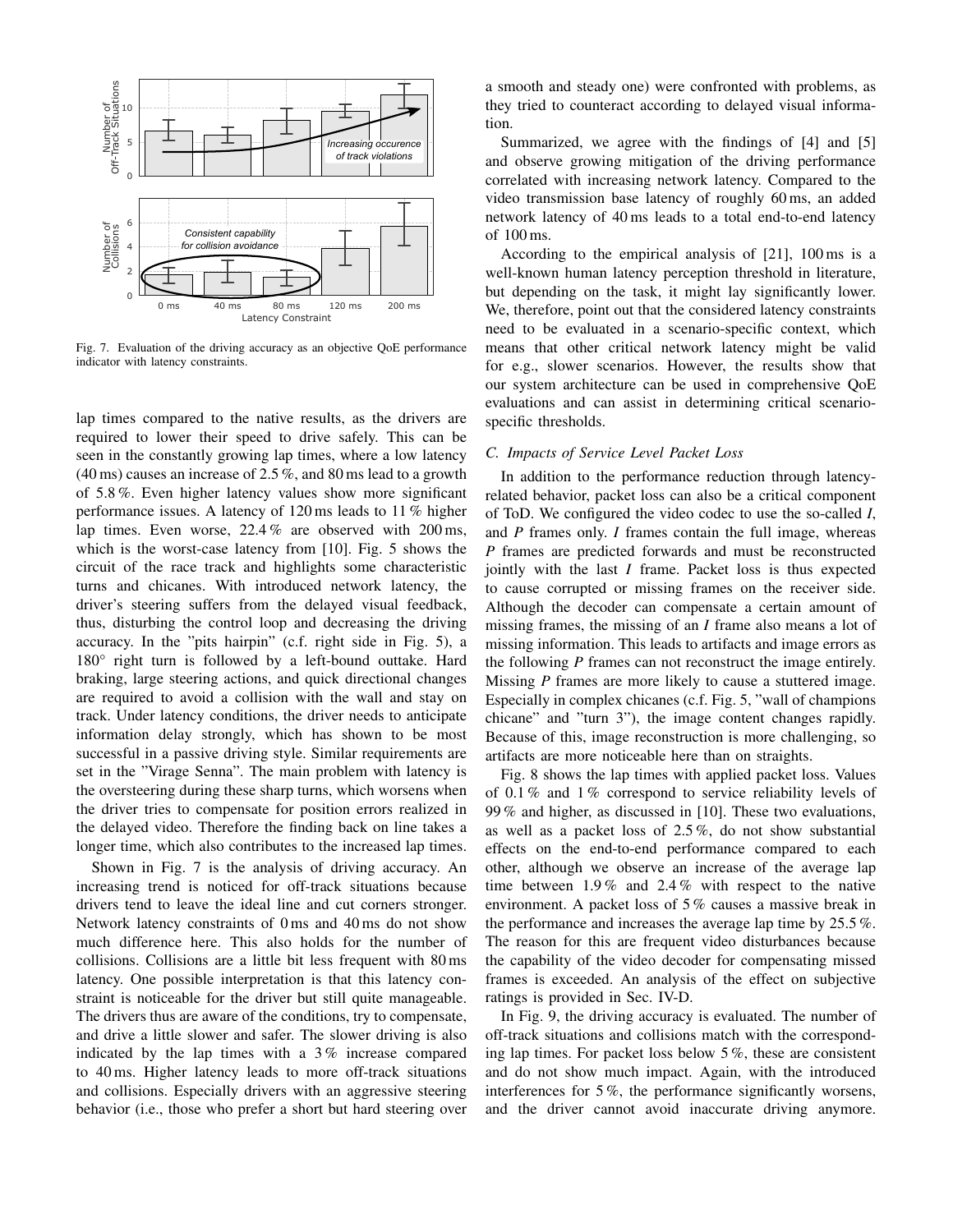

Fig. 8. Averaged lap times on Montreal track as an objective QoE measurement. For different packet loss, a stable driving performance is observed, which rapidly drops, when the error compensation capacity of the decoder is exceeded.



Fig. 9. Impact of packet loss on the QoE, expressed as number of off-track situations and number of collisions, respectively.

Depending on the decoder configuration, the compensation capacity for missing frames is variable. A less aggressive video codec can potentially work sufficiently with higher packet loss, which in turn requires a trade-off with low latency demands. However, especially the loss of *I* frames is crucial and leads to uncontrollable situations, which are inexcusable in high-speed scenarios. Thus, QoS prediction [18] is necessary to warn and enable the driver to slow down in advance to fulfill the task safely.

#### *D. Subjective Ratings: Mean Opinion Score as QoE Indicator*

In addition to the previously presented evaluation of QoE indicators based on driving performance and accuracy, the drivers may find different constraints more challenging than others, although they achieve similar performances. Increased stress can have a particular impact on the drivers' effort to fulfill their task, or in turn, how long they can operate the vehicle before getting too exhausted. We thus present the subjective driver rating in Fig. 10. With applied latency constraints, the participants rated the video quality relatively high on average. This was expected because the network

latency is applied to the whole video stream and thus, should not harm the decoding. This holds as well for observed artifacts and stuttering, in which categories the ratings are also fairly high. Regarding the overall usability, the drivers rated with a decreasing trend for higher constraints. These results were expected and indicated the higher stress to the driver. The results show that latency compensation is needed for higher network latency to sustain, at least, a usable remote operation QoE.

The video quality is rated progressively worse for higher packet loss but is still considered reasonable on average. This is because artifacts and stuttering were conducted in separate categories, which are the primary end-to-end effects. Regarding occurred artifacts, the participants awarded high ratings, except for a packet loss of 5 %, which has frequent artifacts as a consequence. In our particular case study, this means that the driver had a standing image for a fraction of a second and thus had to steer the vehicle blindly, causing collisions and off-track situations.

Stuttering got more and more significant with every increase of packet loss. Even if the resulting driving performance (c.f. Sec. IV-C) remained at a certain level, the MOS scores reveal that the drivers were indeed affected. The linear effect of stuttering also condenses on the ratings of the overall usability. Which also decreases for a packet loss of up to 2.5 %. With a packet loss of 5 %, the usability rating rapidly drops. From an average of 3.0 to an average of 1.1, the combined effect of the stuttering and artifacts is observed.

# V. OUTLOOK ON POTENTIAL EXTENSIONS AND ENHANCEMENTS OF THE EVALUATION SYSTEM

# *A. Hardware-in-the-Loop: Remote Operation Experience over 5G*

A substantial advantage of our approach is the possibility of swapping particular components. Although we utilized the system to analyze the effect of different network constraints, RO requires the realization over cellular networks like 5G and beyond, which means latency and packet loss come in a combined, dynamic figure, which we did not cover in this work. Therefore, to perform HiL testing, we propose substituting our network component (c.f. Fig. 2) with a channel emulator for realistic fading conditions. Furthermore, the private 5G cell usage offers the possibility to plan the network based on its requirements. The industrial sector, for instance, is one of the first to be expected to integrate 5G-based RO into its logistical and production processes. In [22], the concept of demandbased configuration was shown, which can also be applied for the RO setup and extract an use case-specific QoS, but also QoE evaluation.

#### *B. Integration of Robotic Platforms into the System-of-Systems*

Another component to be substituted is the operating environment. Even if the used racing environment is highly realistic and sets a highly challenging task to the teleoperator, this is not to be expected the primary use case for RO. Based on our architecture, this can be replaced by any other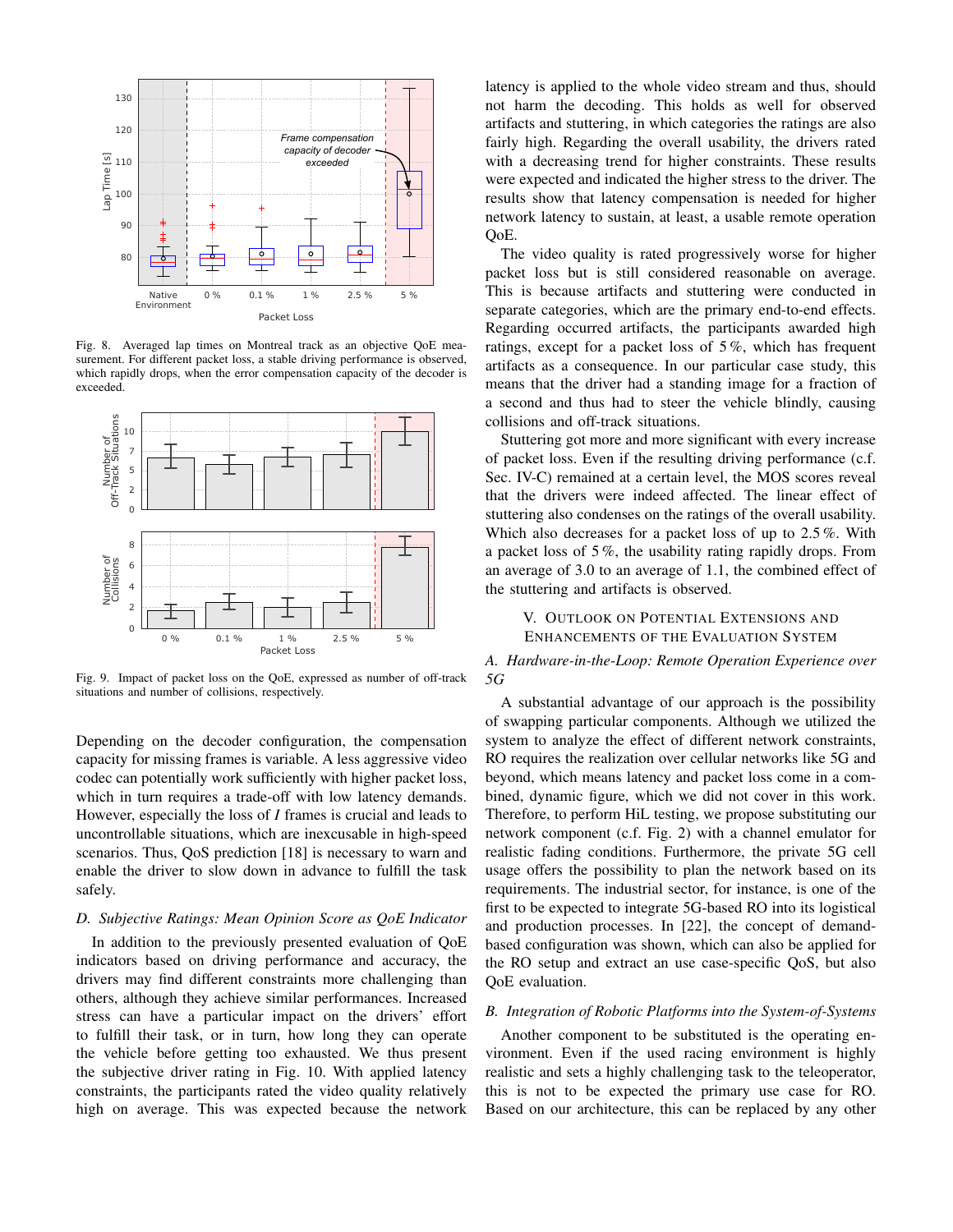

Fig. 10. Comparison of MOS ratings for applied network constraints by the drivers. Blue lines show the scores for additional latency, where a deterioration is primary expressed in the usability. In orange, different packet loss leads to distinct effects on the MOS.

simulation that offers a good grade of realism. For example, today's driving schools already include simulators in their training course before going onto the road. The integration of those simulators into our system-of-systems is possible nearly effortless, meaning that state-of-the-art simulators from driver's education can be used for remote operator training as well. But apart from RO simulations, real vehicles can also be introduced, such as real cars or, for a less complex environment, small-scaled vehicular platforms like radiocontrolled cars. Especially in search and rescue missions, Unmanned Aerial Vehicles (UAVs) are a great application for remote operation. As natural disasters occur more frequently, the use of affordable and flexible deployable UAVs instead of expensive human-crewed aircraft to get an overview of the situation becomes more and more important. While the teleoperation of UAVs has different requirements regarding latency as, e.g., ground vehicles, a high QoE has to be met to allow, e.g., locating a missing person in the video stream.

### VI. CONCLUSION

In this paper, we presented a system-of-systems architecture for combined QoS and QoE evaluations of remote operation applications. Its modular design seamlessly allows swapping network and channel components and the potential operation environment between simulations and real-world scenarios. First drive tests have shown noticeable end-to-end impacts induced by network constraints, motivating further research

like the transition to HiL and the integration into embedded systems. Scenario-specific network planning also offers great potential for QoE-aware optimization techniques. In future work, we will transfer our system to various operation environments and use inter-domain knowledge. With this, we will integrate so-called radio environmental maps, which contain spatial network and channel information, into the system architecture to evaluate the QoE in consideration of mobile network KPIs.

#### ACKNOWLEDGMENT

This work has been supported by the German Research Foundation (DFG) within the Collaborative Research Center SFB 876 "Providing Information by Resource-Constrained Analysis", project B4 as well as by the Ministry of Economic Affairs, Innovation, Digitalization and Energy of the state of North Rhine–Westphalia in the course of the project Plan & Play under grant number 005-2008-0047 and by the German Federal Ministry of Education and Research (BMBF) in the projects A-DRZ (13N14857) and LARUS-PRO (13N15666).

We would also like to thank all the participants who took part in the driving tests.

#### **REFERENCES**

- [1] S. Wu, D. Wu, R. Ye, K. Li, Y. Lu, J. Xu, L. Xiong, Y. Zhao, A. Cui, Y. Li, C. Peng, and F. Lv, "Pilot study of robot-assisted teleultrasound based on 5G network: A new feasible strategy for early imaging assessment during covid-19 pandemic," *IEEE Transactions on Ultrasonics, Ferroelectrics, and Frequency Control*, vol. 67, no. 11, pp. 2241–2248, 2020.
- [2] Z. Wang, I. Reed, and A. M. Fey, "Toward intuitive teleoperation in surgery: Human-centric evaluation of teleoperation algorithms for robotic needle steering," in *2018 IEEE International Conference on Robotics and Automation (ICRA)*, 2018, pp. 5799–5806.
- [3] W. Tärneberg, O. Hamsis, J. Hedlund, K. Brunnström, E. Fitzgerald, A. Johnsson, V. Berggren, M. Kihl, A. Rao, R. Steinert, and C. Kilinc, "Towards intelligent industry 4.0 5G networks: A first throughput and QoE measurement campaign," in *2020 International Conference on Software, Telecommunications and Computer Networks (SoftCOM)*, 2020, pp. 1–6.
- [4] J. Davis, C. Smyth, and K. McDowell, "The effects of time lag on driving performance and a possible mitigation," *IEEE Transactions on Robotics*, vol. 26, no. 3, pp. 590–593, 2010.
- [5] S. Neumeier, P. Wintersberger, A.-K. Frison, A. Becher, C. Facchi, and A. Riener, "Teleoperation: The holy grail to solve problems of automated driving? Sure, but latency matters," in *Proceedings of the 11th International Conference on Automotive User Interfaces and Interactive Vehicular Applications*, ser. AutomotiveUI '19. New York, NY, USA: Association for Computing Machinery, 2019, p. 186–197.
- [6] M. Patchou, C. Arendt, P. Gorczak, J. Güldenring, J. Tiemann, and C. Wietfeld, "Hardware in the simulation loop framework for reproducible testing of rescue robot communications in constrained environments," in *2020 IEEE International Symposium on Safety, Security, and Rescue Robotics (SSRR)*, 2020, pp. 348–353.
- [7] C. Arendt, M. Patchou, S. Böcker, J. Tiemann, and C. Wietfeld, "Pushing the limits: Resilience testing for mission-critical machine-type communication," in *2021 IEEE 94th Vehicular Technology Conference (VTC-Fall)*, Virtual Event, Sep. 2021.
- [8] 5GAA Automotive Association, "Tele-operated driving (ToD): Use cases and technical requirements," 5GAA Automotive Association, Tech. Rep., Aug. 2021.
- [9] 3GPP 3rd Generation Partnership Project, "5G; Service requirements for enhanced V2X scenarios," 3rd Generation Partnership Project, Tech. Rep. 22.186, Nov. 2020, version 16.2.0.
- [10] 5GAA Automotive Association, "Tele-operated driving (ToD): System requirements analysis and architecture," 5GAA Automotive Association, Tech. Rep., Sep. 2021.
- [11] T. Zhang, "Toward automated vehicle teleoperation: Vision, opportunities, and challenges," *IEEE Internet of Things Journal*, vol. 7, no. 12, pp. 11 347–11 354, 2020.